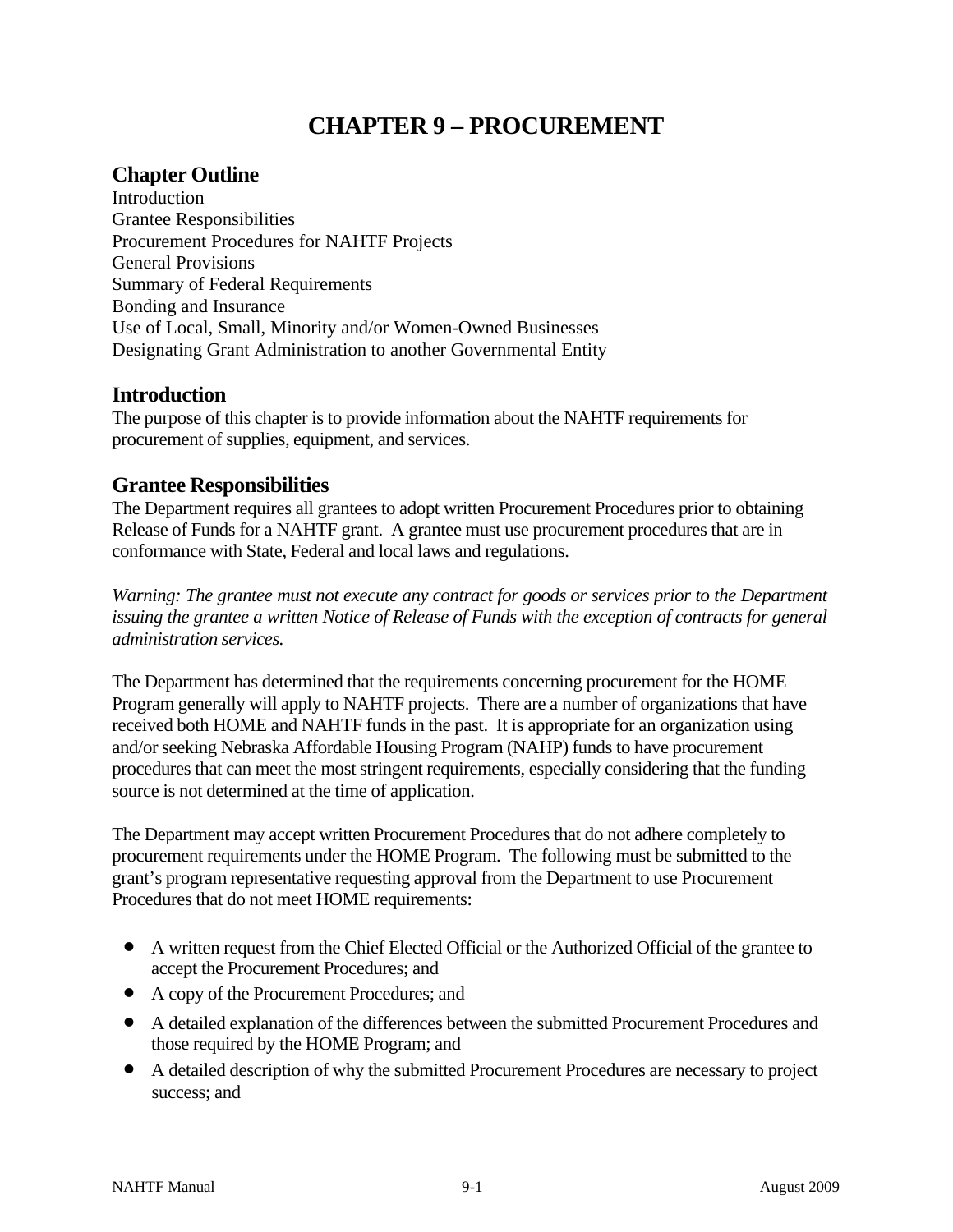An explanation of how the grantee's procurement process will result in obtaining quality goods and services fairly and economically.

The Department will issue a determination on the request to use procurement procedures not in conformance with HOME requirements within thirty days of receiving the request. Grantees must not use procurement procedures for an NAHTF project until they have been approved by the Department.

### **Procurement Procedures for NAHTF Projects**

*WARNING : The remainder of this chapter describes the procurement requirements for grantees receiving HOME funds. These requirements are also effective for the NAHTF program. Any NAHTF grantee seeking to use procurement procedures that differ from the following requirements must seek approval from the Department as outlined earlier in this chapter.*

The following are the principal sources of procurement requirements specified for HOME grantees.

Units of Local Government: 24 CFR 85.36 (Procurement)

Non-profits (including CHDOs doing non-CHDO set-aside projects): 24 CFR 84.44 (Procurement Standards)

CHDOs doing CHDO set-aside projects: 24 CFR 84.21 (Financial Management Standards)

*Note: The Department recommends that CHDOs adhere to the procurement standards described in 24 CFR 84.44 to enable the organization to be eligible for non-CHDO set-aside projects.*

All grantees must not award contracts to contractors that have been debarred from work on federal projects.

### **24 CFR Part 85 Chapter 36 (Units of Local Government)**

24 CFR Part 85 Chapter 36 sets forth the standards that are applicable to procurement for Federal grants and cooperative agreements and subawards to State, local and Indian tribal governments. Rules governing the contents of bid specifications, especially the required federal provisions, are included. It also addresses the methods of procurement and all the rules governing the utilization of the methods. The remaining information under this regulation pertains to the bonding requirements and general contract provisions.

It is recommended that non-profits also review this information as guidance for establishing procurement procedures.

### **General Provisions**

The standards and procedures for procurement are intended to ensure that supplies, equipment, construction, and other services are both:

Obtained as efficiently and economically as possible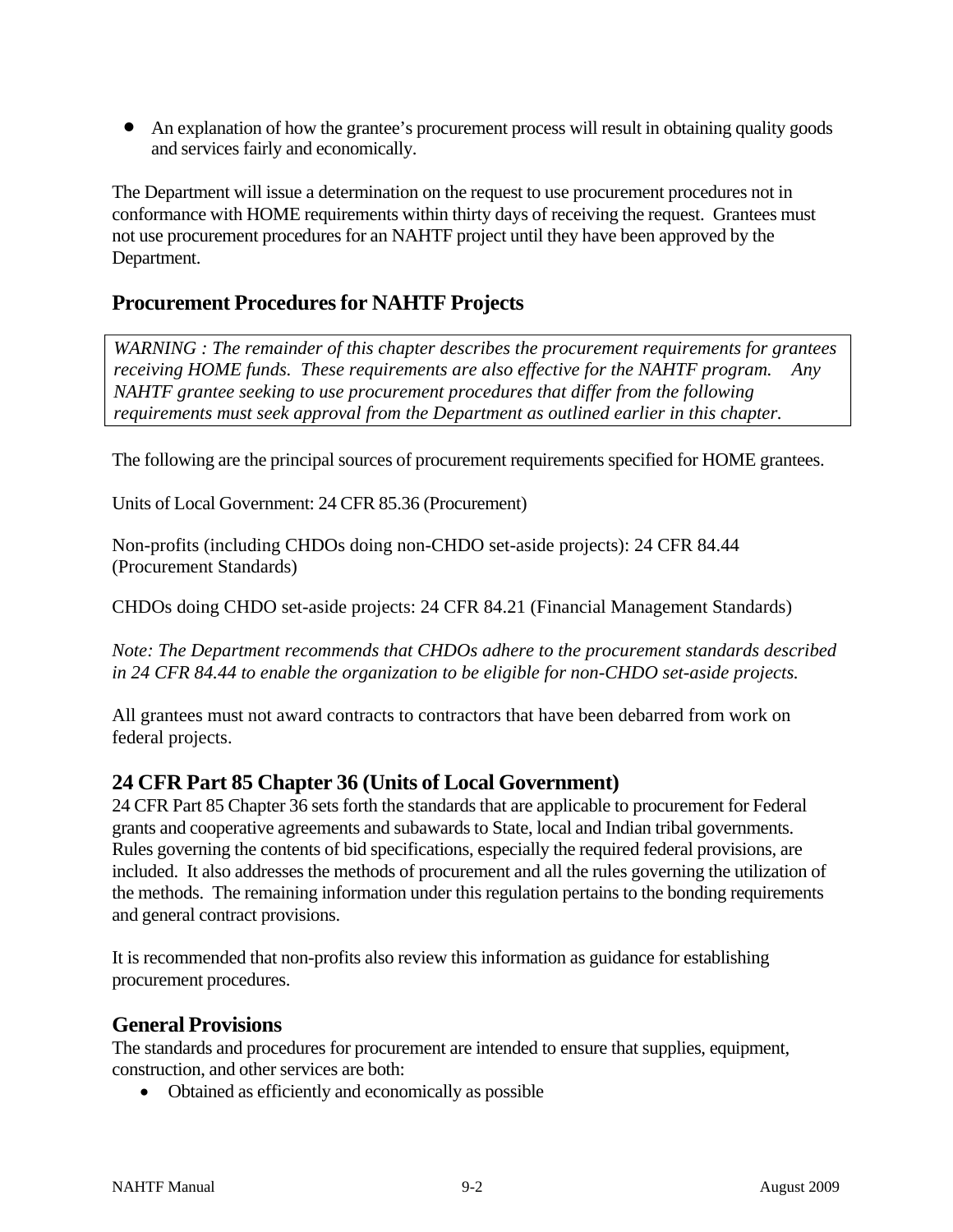Procured in a manner that provides, to the maximum extent practical, open and free competition.

Solicitations must explain all the requirements that the bidder/offeror has to meet for his or her bid/offer to be evaluated by the grantee. Solicitations for goods and services must be based on a clear and accurate description of the material, product, or service to be procured, and cannot contain features which unduly restrict competition.

Some of the situations considered to be restrictive of competition include, but are not limited to:

- Placing unreasonable qualifying requirements on firms.
- Requiring unnecessary experience and excessive bonding.
- Specifying only "brand name" products instead of allowing "an equal" product.
- Non-competitive pricing practices between firms or affiliated companies.
- Non-competitive awards to consultants on retainer contracts.

Awards are to be made to the bidder/offeror whose bid/offer is responsive to the solicitation and is most advantageous to the grantee, price and other factors considered. Any and all bids may be rejected when it is in the grantee's interest to do so.

The grantee must ensure that the award is made only to responsible contractors possessing the ability to perform successfully under the terms and conditions of the proposed procurement. Consideration should be given to such matters as contractor integrity, compliance with public policy, record of past performance, and financial and technical resources.

### **Summary of Federal Requirements**

### Records and Files

According to 24 CFR 85.36(b)(9), the grantee must maintain records to detail the significant history of a procurement. The grantee must maintain files on the rationale for selecting the methods of procurement used, selection of contract type, the contractor selection/rejection process, and the basis for the cost or price of a contract.

#### Pre-Qualified Lists of Vendors/Contractors

If such lists are used, they must be current, developed through open solicitation, include adequate numbers of qualified sources, and must allow entry of other firms to qualify at any time during the solicitation period  $(24 \text{ CFR } 85.36(c)(4))$ .

#### Unfair Competitive Advantage

To eliminate unfair competitive advantage, if the grantee has used a contractor to develop or draft specifications, requirements, statements of work, invitations for bids, and/or requests for proposals, the grantee should exclude that contractor from the competition for such.

#### Debarred/Ineligible Contractors

The grantee must ensure that awards are not made to any party which is debarred or suspended or is otherwise excluded from or ineligible for participation in federal assistance programs under Executive Order 12549, "Debarment and Suspension" (24 CFR 85.35).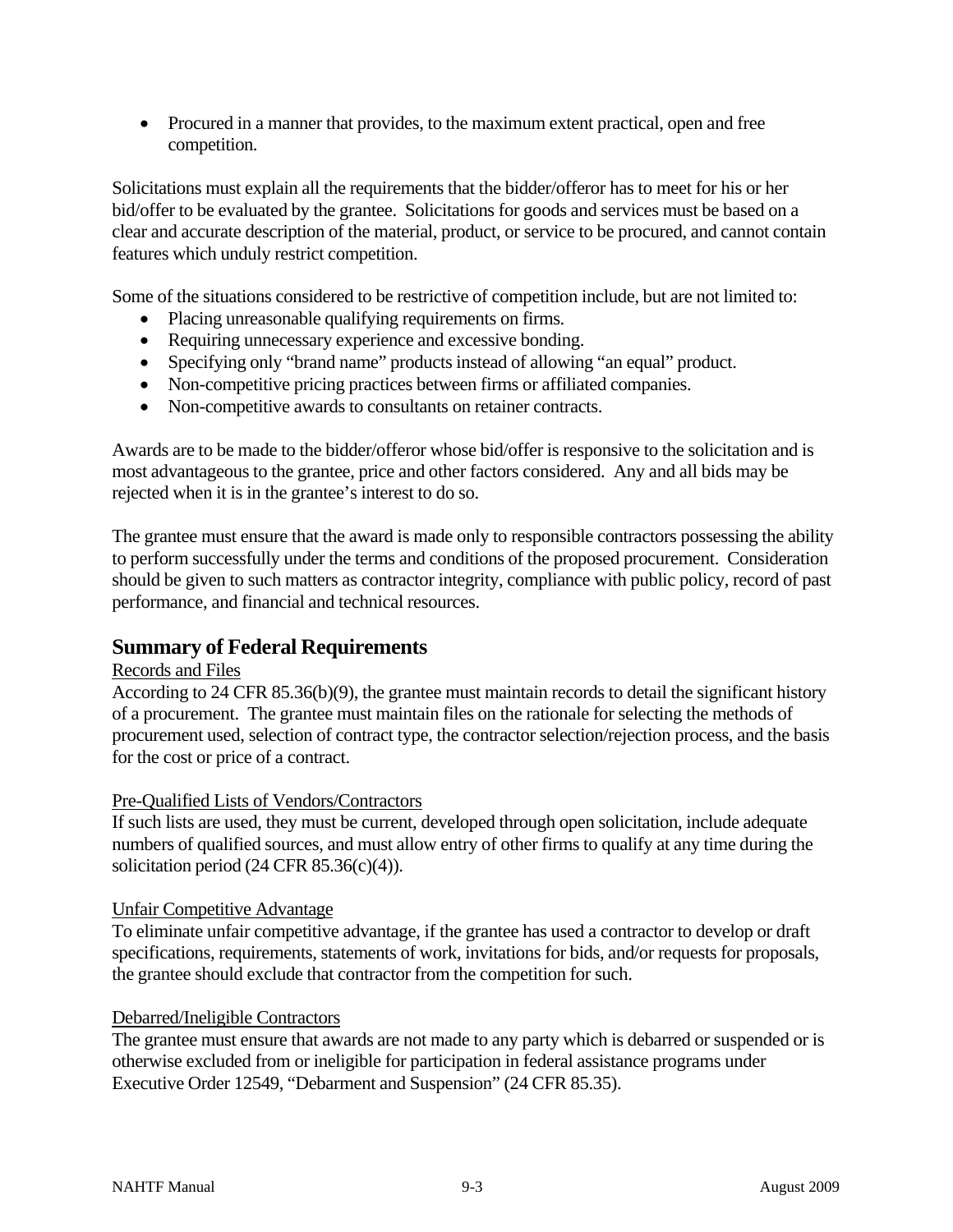#### Written Procedures for Contractor Selection

The grantee must have written selection procedures for procurement transactions to ensure that:

- The purchase of unnecessary or duplicate items is avoided. Where appropriate, an analysis should be made of lease vs. purchase alternatives (24 CFR 85.36(b)(4);
- Whenever possible, use of federal excess and surplus property, or of intergovernmental agreements for procurement or use of common goods and services should be considered as a way to foster greater economy and efficiency (24 CFR 85.36(b)(5) and (6)).
- All purchase orders (and contracts) are signed by the grantee's authorized official(s);
- Items delivered and paid for are consistent with the purchase order and/or contract for the goods or services.
- Timely payment to vendors occurs once the order is delivered, inspected, accepted, and payment authorized.
- A cost or price analysis is performed for every procurement action, including contract modifications, and documentation to that effect is maintained in the grantee's files. The method and degree of analysis is dependent on the facts surrounding the particular procurement situation, but as a starting point, the grantee must make independent estimates before receiving bids or proposals (24 CFR 85.36(f)).

Profit or fee is negotiated separately from price where competition is lacking or a cost analysis is performed. To establish a fair and reasonable profit, consideration will be given to the complexity of the work to be performed, the risk borne by the contractor, the contractor's investment, the amount of subcontracting, the quality of past performance, and industry rates for the area (24 CFR 85.36(f)(2)).

#### Contract Pricing

The grantee must not use "cost plus a percentage of cost" pricing for contracts (24 CFR 85.36(f)(4)); in addition, the grantee should use "time and material" type contracts only after a determination is made that no other contract is suitable and the contract includes a ceiling price that the contractor exceeds at its own risk (24 CFR 85.36(b)(10)).

#### Protest Procedures

The grantee must have protest procedures in place to handle and resolve disputes relating to procurement (24 CFR 85.36(b)(12)).

#### Documenting Contractor Performance

The grantee must have a documented system of contract administration for determining the adequacy of contractor performance (24 CFR 85.36(b)(2)).

#### Code of Conduct

The grantee must have a written code of conduct governing employees, officers, or agents engaged in the award or administration of contracts (24 CFR 85.36(b)(3)).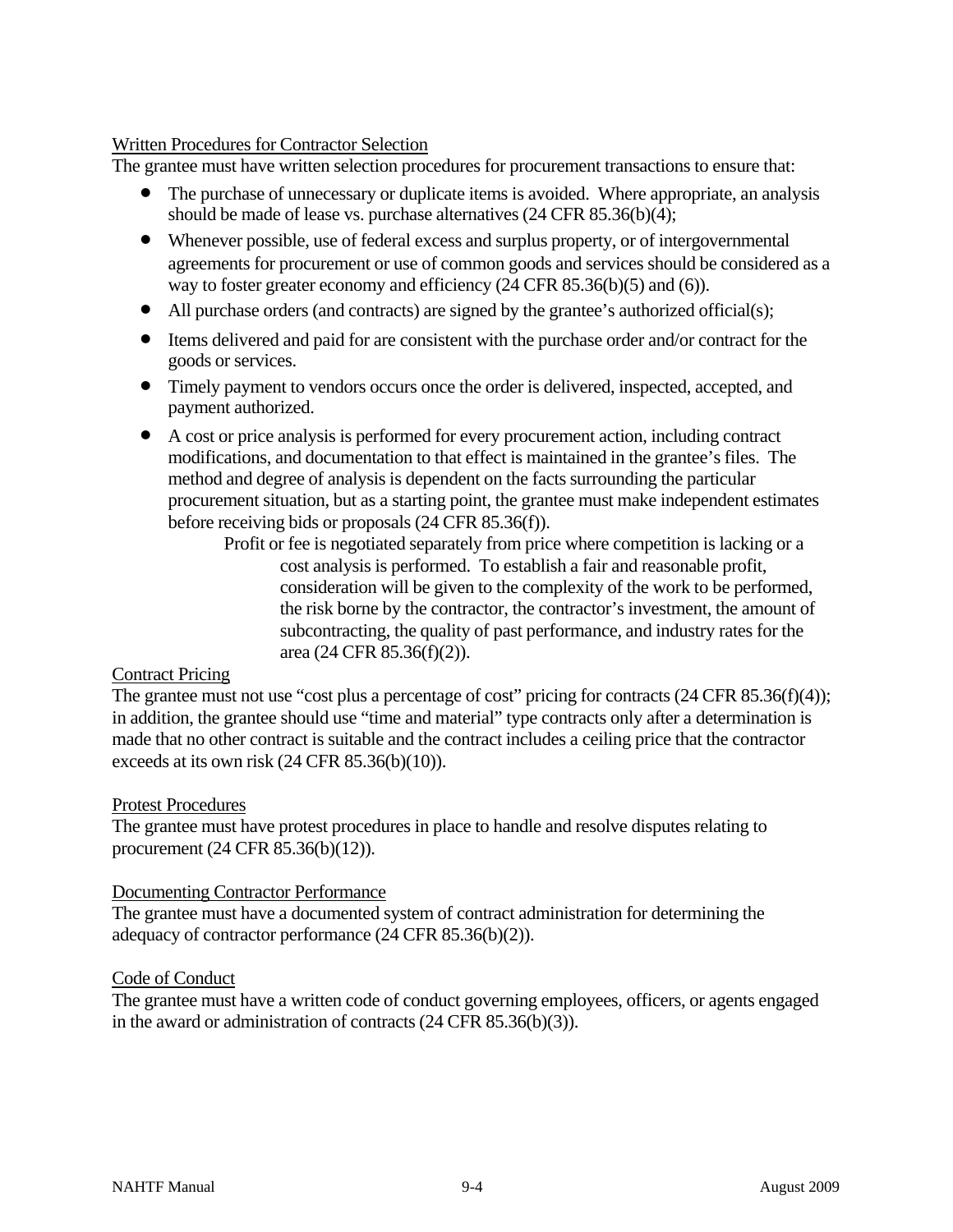### **Bonding and Insurance**

For construction or facility improvement contracts or subcontracts exceeding \$100,000, the grantee must ensure that its procurement meets the minimum federal requirements (24 CFR 85.36(h)) for bid guarantees, performance bonds, and payment bonds. These include:

- 1. A bid guarantee from each bidder equivalent to 5% of the bid price. The bid guarantee must be a firm commitment in the form of a bid bond, certified check or other negotiable instrument as assurance that the bidder is prepared to execute a contract within the time specified for the bid amount;
- 2. A performance bond from the contractor for 100% of the contract price to secure the contractor's fulfillment of all obligations under the contract; and,
- 3. A payment bond from the contractor for 100% of the contract price, to assure payment of all persons supplying labor and material under the contract.

### **Use of Local, Small, Minority and/or Women-Owned Businesses**

Federal regulations make it very clear that grantees should make every effort to use local business firms and contract with small, minority-owned, and women-owned businesses in the procurement process. Specifically, the grantee must take affirmative steps to use small firms, minority-owned firms, women-owned firms, or labor surplus area firms (24 CFR 85.36(e)).

For example, the grantee should:

- 1. Place such businesses in solicitation lists whenever they are potential sources.
- 2. Ensure that such businesses are solicited when identified as potential sources.
- 3. Divide procurement requirements, when economically feasible, to permit maximum participation of such businesses.
- 4. Establish delivery schedules, where the requirement permits, which encourages participation by such businesses.
- 5. Use the services and assistance of the Small Business Administration, and the Minority Business Development Agency of the Department of Commerce.
- 6. Require prime contractors, when subcontracts are let, to take affirmative steps to select such firms.

In conformance with the requirements of Section 3 of the Housing and Community Development Act of 1968, to the greatest extent feasible, the grantee must award contracts for work to be performed to eligible business concerns located in or owned by residents of the target area to ensure that the employment and other economic opportunities generated by federal financial assistance for housing and community development programs shall, to the greatest extent feasible, be directed toward low- and very-low income persons, particularly those who are recipients of government assistance for housing (see 24 CFR 570.607(b)).

*Note: The desire to award contracts to local firms is not a legitimate excuse for avoiding an open and competitive procurement process.*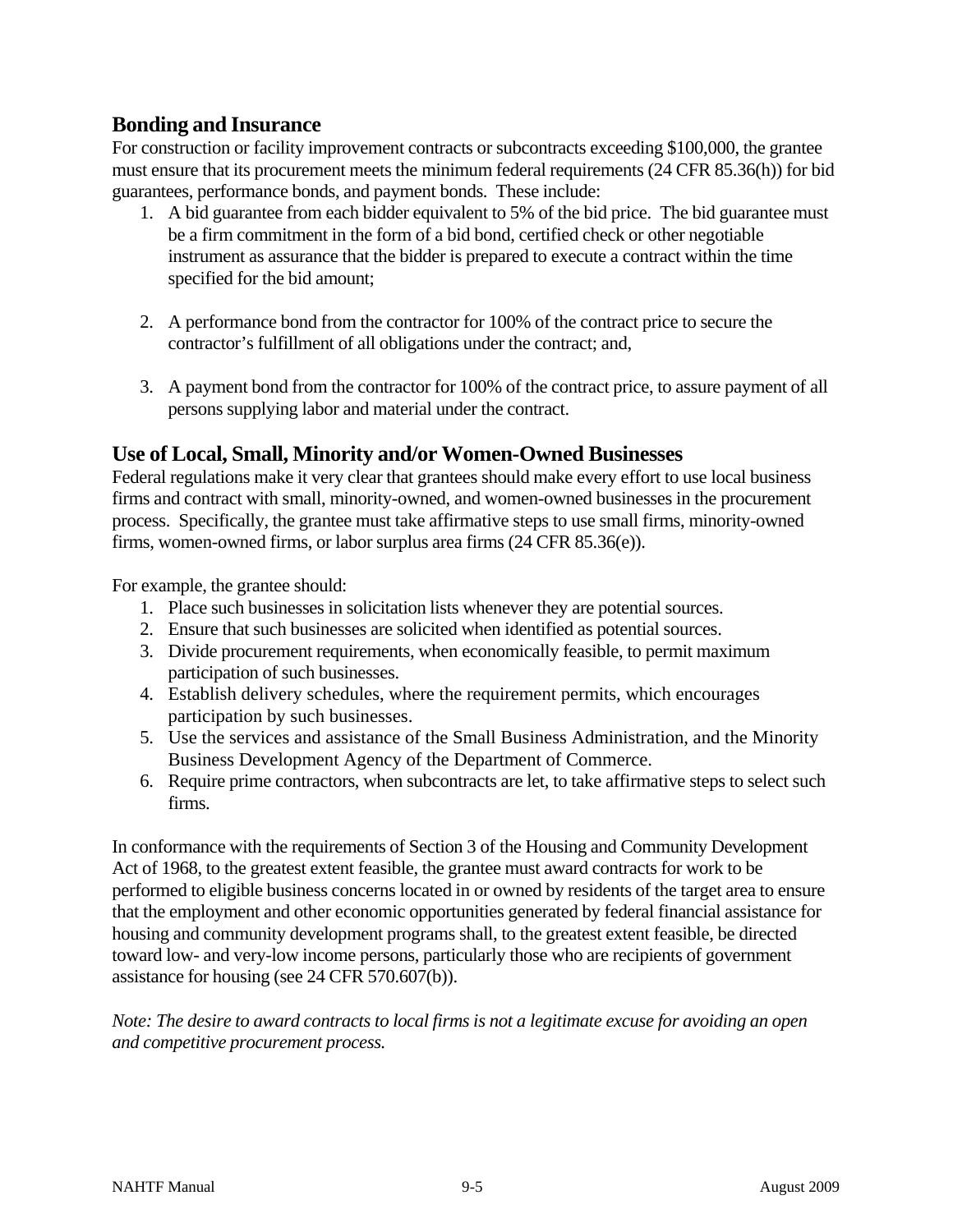### **Procurement Methods**

Note about the procurement methods: Among the procurement approaches described below, the competitive sealed bid resulting in a firm, fixed price contract is the preferred procurement approach when there are numerous available and qualified providers, when the requirements and specifications are thoroughly detailed and are unlikely to change, and where the grantee has the opportunity to make the provider assume a large share of the risk for non-performance.

### Small Purchase [24 CFR 85.36 (d)(1)]

The Department considers procurement by small purchase procedures best suited to obtaining small quantities of supplies. Grantees may follow either their local small purchase procurement policy or the federal policy. If the local policy is used, it must be at least as stringent as the federal policy, described below.

The small purchase method may be used for procurement of \$100,000 or less in the aggregate, per 24 CFR 85.36(d)(1). A procurement of more than \$100,000 may not be inappropriately broken up into smaller components solely to qualify for the small purchase approach.

Competition is sought through oral or written price quotations. The grantee must document the receipt of an adequate number (usually at lease three) of price or rate quotations from qualified vendors.

- 1. Identify in writing the item to be procured.
- 2. Solicit in writing, written quotes from at least three qualified bidders. Verbal quotes, documented by the grantee in writing, are acceptable for purchases of less than \$500.
- 3. Identify the lowest responsible bidder.
- 4. Notify each bidder in writing as to whether or not they are the apparent low bidder.
- 5. Execute a contract to the lowest responsible bidder.

### Competitive Sealed Bid [24 CFR 85.36 (d)(2)]

The Department considers this method of procurement best suited to obtaining contractors for construction projects and for large quantities of goods or materials (See Chapter 10 – Construction and Labor Standards for more on construction contracting). This method must lend itself to a firm, fixed price contract (lump sum or unit price) where the selection can be made principally on the basis of price.

- a.. The grantee must advertise the invitation for bids in publications of general circulation, solicit bids from an adequate number of known suppliers, providing them sufficient time to respond prior to bid opening.
- b. The invitation for bids must include complete and accurate specifications and pertinent attachments, and clearly define items or services needed, in sufficient detail for the bidders to properly respond.
- c. Bids must be opened publicly at the time and place stated in the invitation for bids.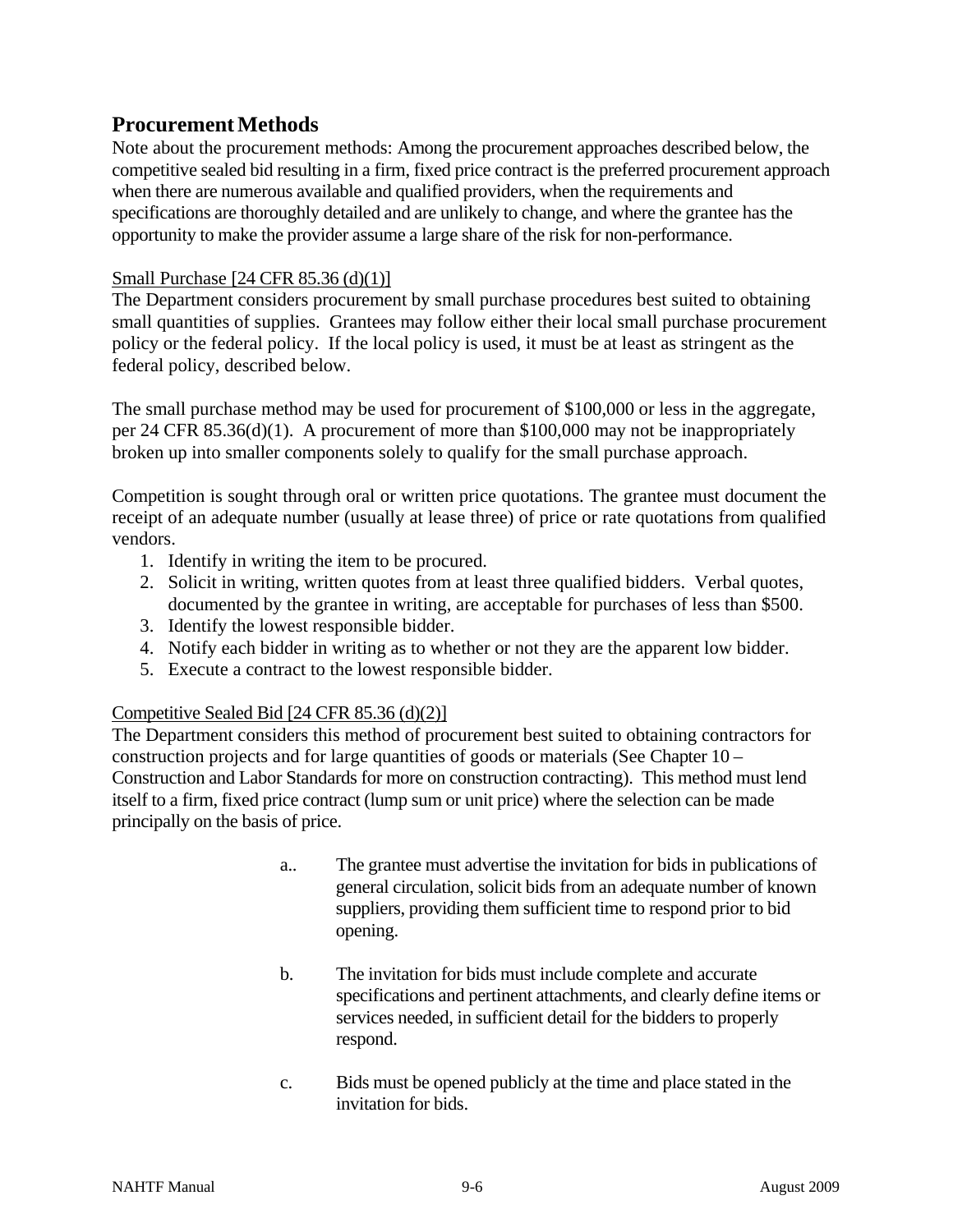- d. The grantee must receive at least two or more responsible bids for each procurement transaction.
- e. If awarded, a firm fixed-price contract award must be made in writing to the lowest responsive and responsible bidder. The grantee can, however, decide not to make the award to any of the bidders.

#### Competitive Proposals [24 CFR 85.36(d)(3)]

The Department considers this procurement method best suited to obtaining professional services. This is normally conducted with more than one source submitting an offer, and either a fixed-price or not-to-exceed type contract is awarded. It is generally used when conditions are not appropriate for the use of sealed bids. This method has two sub-parts—the Request for Proposal and the Request for Qualifications.

Request for Proposals:

- 1. The Request for Proposals (RFP) must clearly and accurately state the technical requirements for the goods and services required.
- 2. The grantee must publicize the RFP, and to the maximum extent practicable, honor reasonable requests by parties to have an opportunity to compete.
- 3. Proposals must be solicited from an adequate number of qualified sources, consistent with the nature and requirements of the procurement.
- 4. The grantee must conduct a technical evaluation of the submitted proposals to identify the responsible offerors
- 5. As necessary, the grantee must conduct negotiations with those offerors who are deemed responsive and responsible and fall within a competitive price range, based on the grantee's evaluation of the bidders' pricing and technical proposals. After negotiations, these bidders may be given the opportunity to submit a "best and final" offer.
- 6. The grantee must award the contract to the most responsive and responsible offeror after price and other factors are considered through scoring the proposals or "best and final" offers according to predetermined evaluation criteria. The successful proposal/offeror must clearly be the most advantageous source of the goods and services.

#### Request for Qualifications

For procurement involving architecture or engineering services, the grantee may use the Request for Qualifications (RFQ) competitive proposal procedure whereby competitors' qualifications are evaluated and the most qualified competitor is selected, subject to negotiation of fair and reasonable compensation. In these instances, price is not used as a selection factor.

Once the most-qualified firm is identified, only that firm is asked for a price proposal, which is subject to negotiation of a fair and reasonable price. If negotiations with the selected firm are unsuccessful, this process is repeated with the next highest-ranked firm, until a fair and reasonably priced contract can be awarded.

The grantee must take care to document the basis for its determination of the most qualified competitor and the reasonableness of the contract price. This qualifications-based approach to the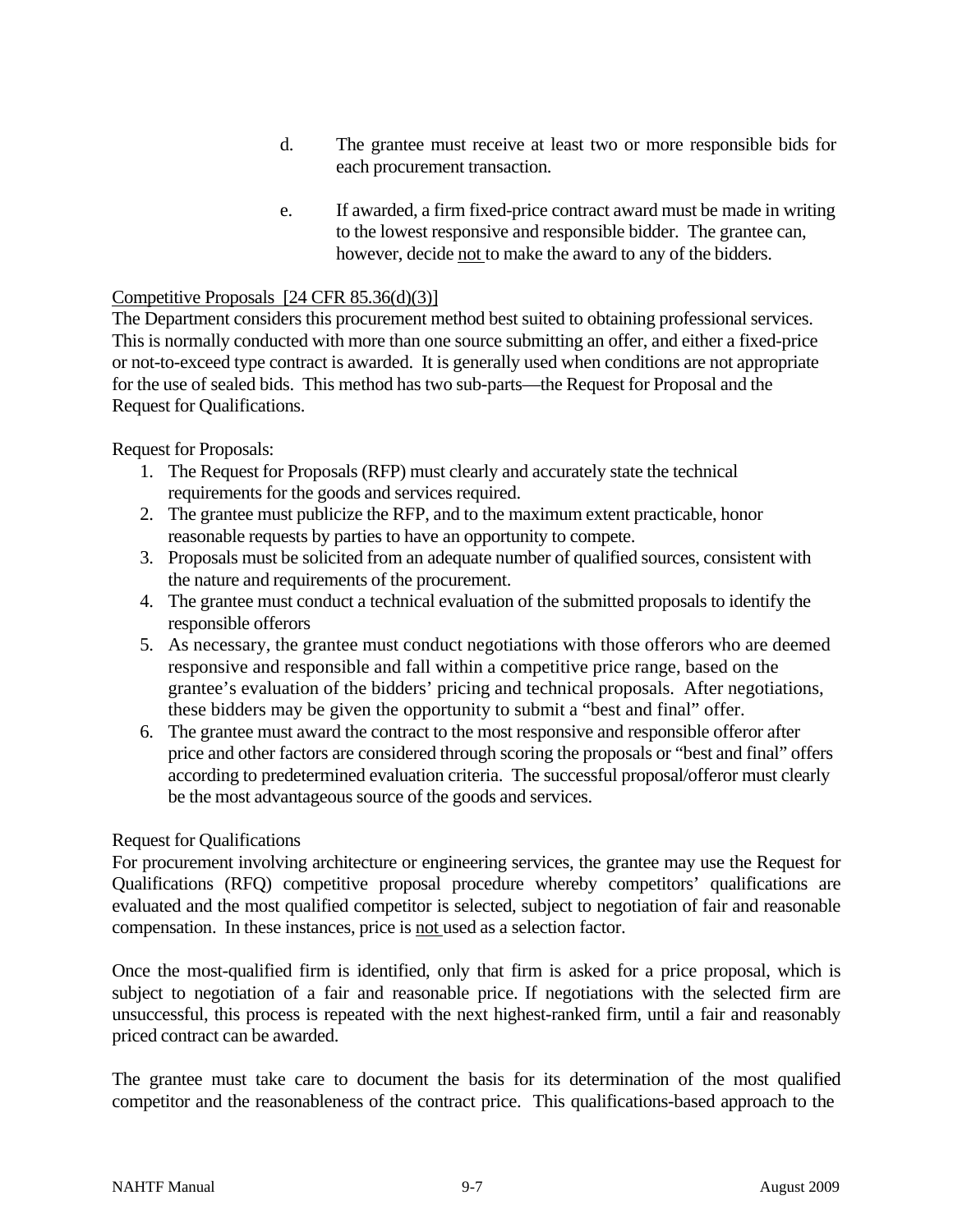competitive proposals method may not be used to purchase other than architectural and engineering services (24 CFR 85.36(d)(3)(v)).

For applicants' information, the above-cited federal rule relating to the procurement of architectural and engineering (A/E) services is quoted verbatim:

> Grantees and subgrantees may use competitive proposal procedures for qualifications-based procurement of architectural/engineering (A/E) professional services whereby competitors' qualifications are evaluated and the most qualified competitor is selected, subject to negotiation of fair and reasonable compensation. The method, where price is not used as a selection factor, can only be used in procurement of A/E professional services. It cannot be used to purchase other types of services though A/E firms are a potential source to perform the proposed effort.

This means that:

- Qualifications-based procurement can be used only for A/E services.
- A Request for Qualifications may be issued.
- The competitors' qualifications are evaluated and the most qualified competitor is selected, subject to negotiation of fair and reasonable compensation.
- An RFQ cannot be used to purchase other types of services, even though A/E firms are potential sources to perform other types of services.

In addition, the federal procurement regulations generally discourage the use of local geographical preferences in the evaluation of bids or proposals except where mandated by federal statutes, due to the restrictions on open competition, which result. However, in procuring architectural and engineering services, geographic location is permitted as a selection criteria provided this criterion leaves an appropriate number of qualified firms (24 CFR 85.36(c)(2)).

### Non-Competitive Proposals/Sole Source [24 CFR Part 85.36 (d)(4)]

This method may be used only under very limited circumstances and the grantee must obtain Department approval before using this method.

When requesting permission to use this method, the grantee will have to show that another method of procurement was not feasible due to one of the following:

- a. The item or service was only available from a single source.
- b. A public emergency or condition requiring urgency existed which did not permit the use of competitive procurement.
- c. Competition was determined to be inadequate after solicitation of proposals from a number of sources.

# **Designating Grant Administration to Another Governmental Entity**

A local government grantee may conduct the activities of grant administration for itself, without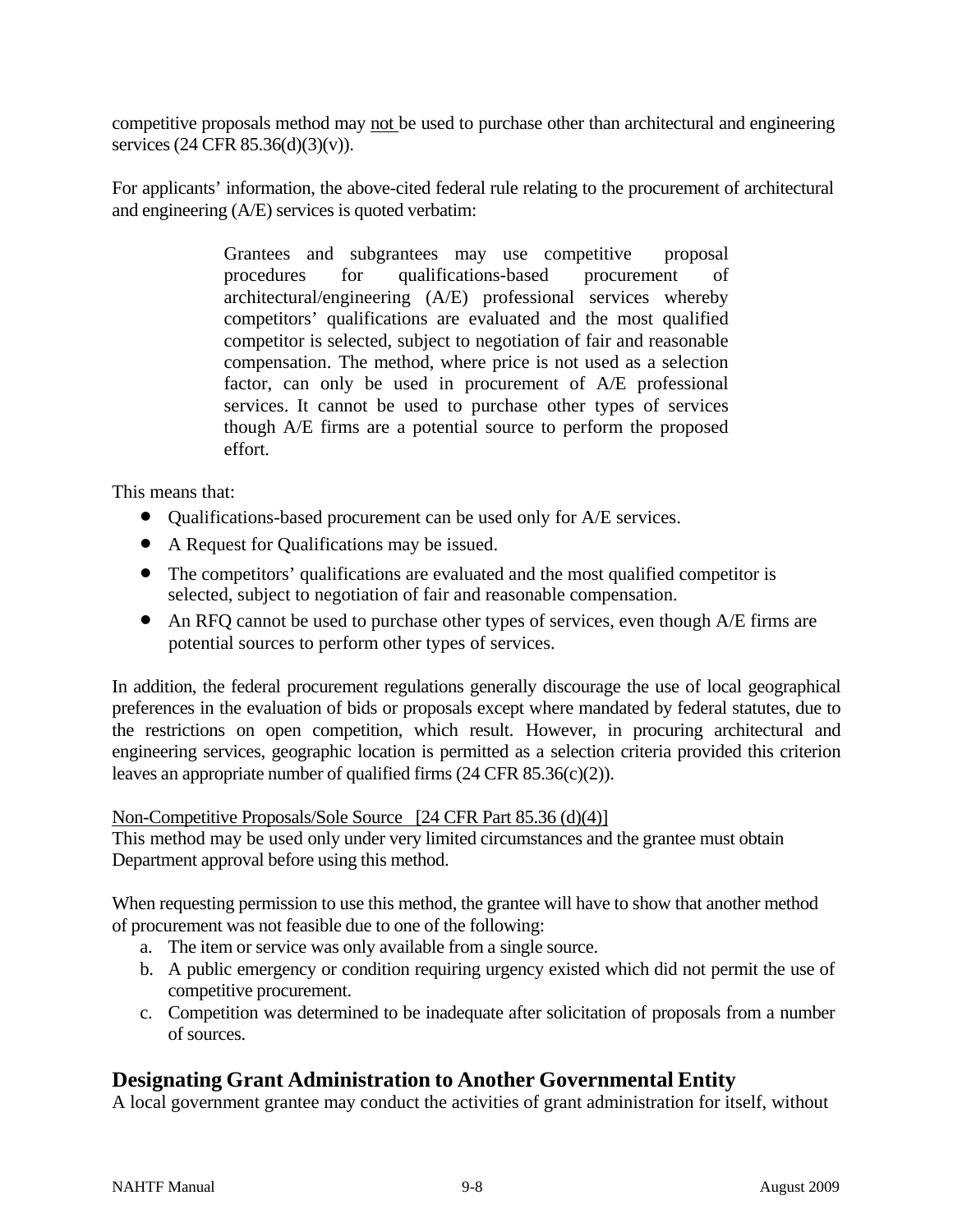a procurement process. This statement seems self-evident, but it is included here because the capacity to do one's own grant administration activities forms the foundation for also allowing the grantee to designate (delegate) grant administration activities to some other governmental entities without a procurement process.

The Department looks to Nebraska state law to determine what types of other governmental entities are considered extensions of the grantee such that those other governmental entities will be allowed to be designated by a grantee to do grant administration without a procurement process.

Development regions, and subsequently formed development districts based on those regions, are recognized and statutorily authorized in Sections 13-1901 to 13-1907, Nebraska Revised Statutes (Reissue 1997). Development districts formed pursuant to, and meeting the requirements of, those development district statutes are considered to be an extension of the grantee (assuming the grantee is a member of the development district), and grant administration may be delegated to such districts without a procurement process.

The Interlocal Cooperation Act, Sections 13-801 to 13-827, Nebraska Revised Statutes, (Reissue 1997 and Cumulative Supplement 2002) allows local governmental entities to enter into agreements for their mutual benefit.

If such an interlocal agreement were entered into by a grantee and other governmental entities (whether one or more), and such agreement addressed the issue of CDBG grant administration, and authorized one of the agreeing governmental entities to do such grant administration work on behalf of other agreeing governmental entities, this arrangement would be recognized by the Department as not requiring a procurement process.

Similarly, the Joint Public Agency Act, Sections 13-2501 to 13-2550, Nebraska Revised Statutes (Cumulative Supplement 2002) is another authorizing vehicle for interlocal agreements which would be recognized by the Department.

# **24 CFR 84.44 (Non-profits)**

(a) All recipients shall establish written procurement procedures. These procedures shall provide for, at a minimum, that paragraphs  $(a)(1)$ ,  $(a)(2)$  and  $(a)(3)$  of this section apply.

(1) Recipients avoid purchasing unnecessary items.

(2) Where appropriate, an analysis is made of lease and purchase alternatives to determine which would be the most economical and practical procurement for the Federal Government.

(3) Solicitations for goods and services provide for all of the following.

(i) A clear and accurate description of the technical requirements for the material, product or service to be procured. In competitive procurements, such a description shall not contain features which unduly restrict competition.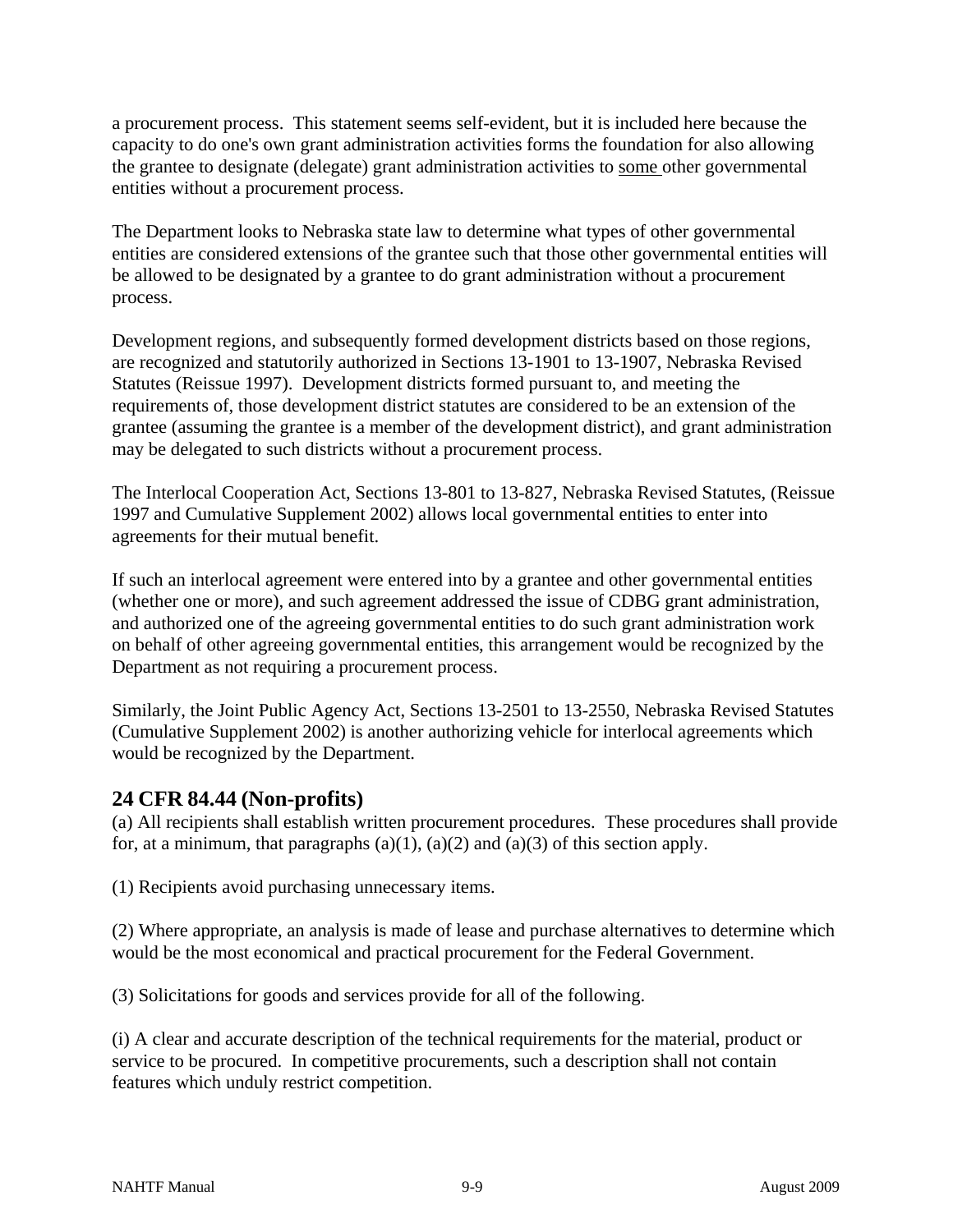(ii) Requirements which the bidder/offeror must fulfill and all other factors to be used in evaluating bids or proposals.

(iii) A description, whenever practicable, of technical requirements in terms of functions to be performed or performance required, including the range of acceptable characteristics or minimum acceptable standards.

(iv) The specific features of ``brand name or equal'' descriptions that bidders are required to meet when such items are included in the solicitation.

(v) The acceptance, to the extent practicable and economically feasible, of products and services dimensioned in the metric system of measurement.

(vi) Preference, to the extent practicable and economically feasible, for products and services that conserve natural resources and protect the environment and are energy efficient.

(b) Positive efforts shall be made by recipients to utilize small businesses, minority-owned firms, and women's business enterprises, whenever possible. Recipients of Federal awards shall take all of the following steps to further this goal.

(1) Ensure that small businesses, minority-owned firms, and women's business enterprises are used to the fullest extent practicable.

(2) Make information on forthcoming opportunities available and arrange time frames for purchases and contracts to encourage and facilitate participation by small businesses, minority owned firms, and women's business enterprises.

(3) Consider in the contract process whether firms competing for larger contracts intend to subcontract with small businesses, minority-owned firms, and women's business enterprises.

(4) Encourage contracting with consortiums of small businesses, minority-owned firms and women's business enterprises when a contract is too large for one of these firms to handle individually.

(5) Use the services and assistance, as appropriate, of such organizations as the Small Business Administration and the Department of Commerce's Minority Business Development Agency in the solicitation and utilization of small businesses, minority-owned firms and women's business enterprises.

(c) The type of procuring instruments used (e.g., fixed price contracts, cost reimbursable contracts, purchase orders, and incentive contracts) shall be determined by the recipient but shall be appropriate for the particular procurement and for promoting the best interest of the program or project involved. The ``cost-plus-a-percentage-of-cost'' or ``percentage of construction cost'' methods of contracting shall not be used.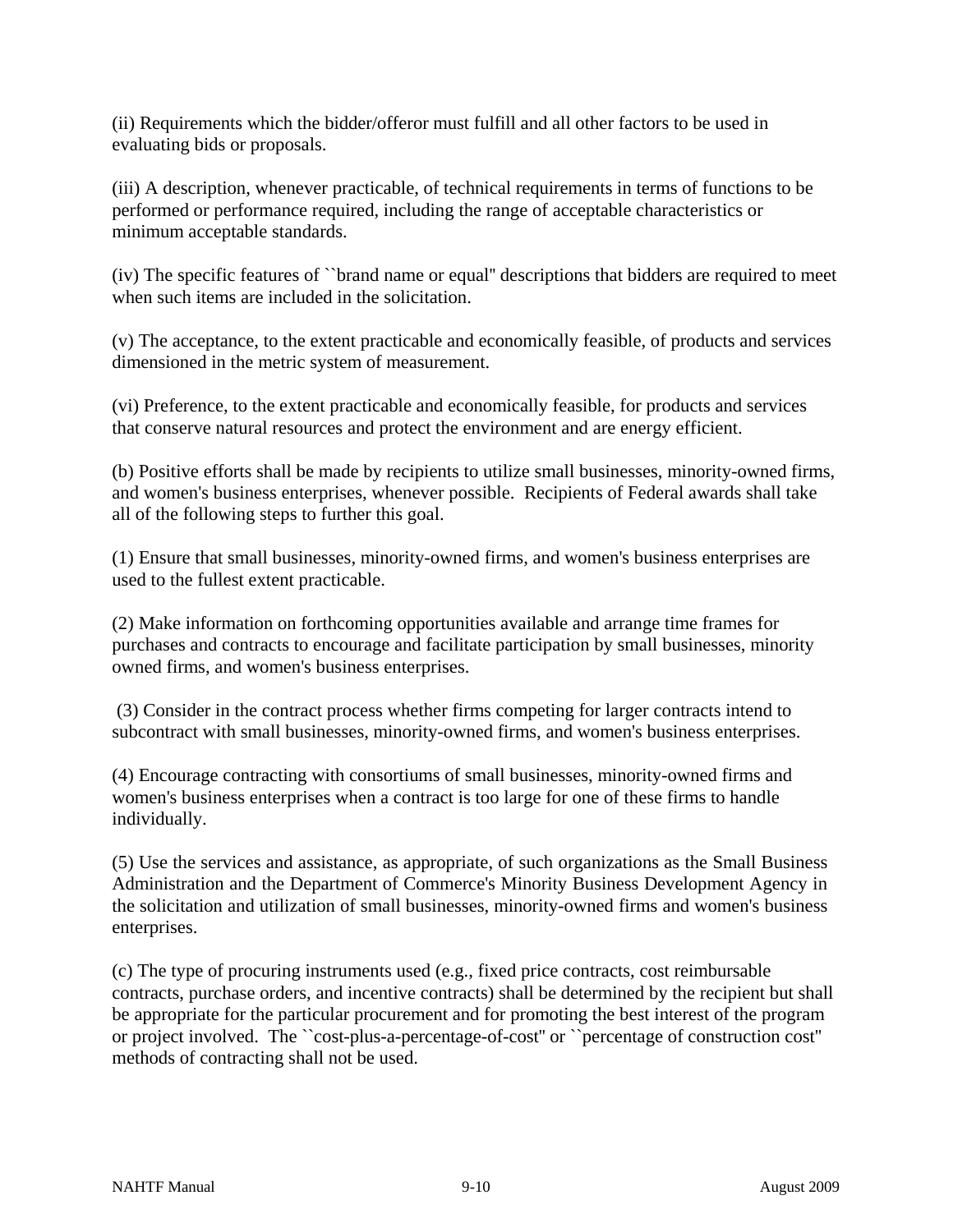(d) Contracts shall be made only with responsible contractors who possess the potential ability to perform successfully under the terms and conditions of the proposed procurement. Consideration shall be given to such matters as contractor integrity; compliance with public policy, including, where applicable, Section 3 of the Housing and Urban Development Act of 1968 (12 U.S.C. 1701u); record of past performance; financial and technical resources or accessibility to other necessary resources. In certain circumstances, contracts with certain parties are restricted by implementation of E.O.s 12549 and 12689, ``Debarment and Suspension," at 24 CFR part 24.

(e) Recipients shall, on request, make available for the Federal awarding agency, pre-award review and procurement documents, such as requests for proposals or invitations for bids, independent cost estimates, etc., when any of the following conditions apply.

(1) A recipient's procurement procedures or operation fails to comply with the procurement standards in HUD's implementation of Circular A-110.

(2) The procurement is expected to exceed \$100,000 or the small purchase threshold fixed at 41 U.S.C. 403 (11), whichever is greater, and is to be awarded without competition or only one bid or offer is received in response to a solicitation.

(3) The procurement, which is expected to exceed the small purchase threshold, specifies a ``brand name'' product.

(4) The proposed award over the small purchase threshold is to be awarded to other than the apparent low bidder under a sealed bid procurement.

(5) A proposed contract modification changes the scope of a contract or increases the contract amount by more than the amount of the small purchase threshold.

# **24 CFR 84.21(CHDOs Undertaking CHDO Set-Aside Projects)**

(a) HUD shall require recipients to relate financial data to performance data and develop unit cost information whenever practical.

(b) Recipients' financial management systems shall provide for the following:

(1) Accurate, current and complete disclosure of the financial results of each federally-sponsored project or program in accordance with the reporting requirements set forth in Sec. 84.52. If a recipient maintains its records on other than an accrual basis, the recipient shall not be required to establish an accrual accounting system. These recipients may develop such accrual data for their reports on the basis of an analysis of the documentation on hand.

(2) Records that identify adequately the source and application of funds for federally-sponsored activities. These records shall contain information pertaining to Federal awards, authorizations, obligations, unobligated balances, assets, outlays, income and interest.